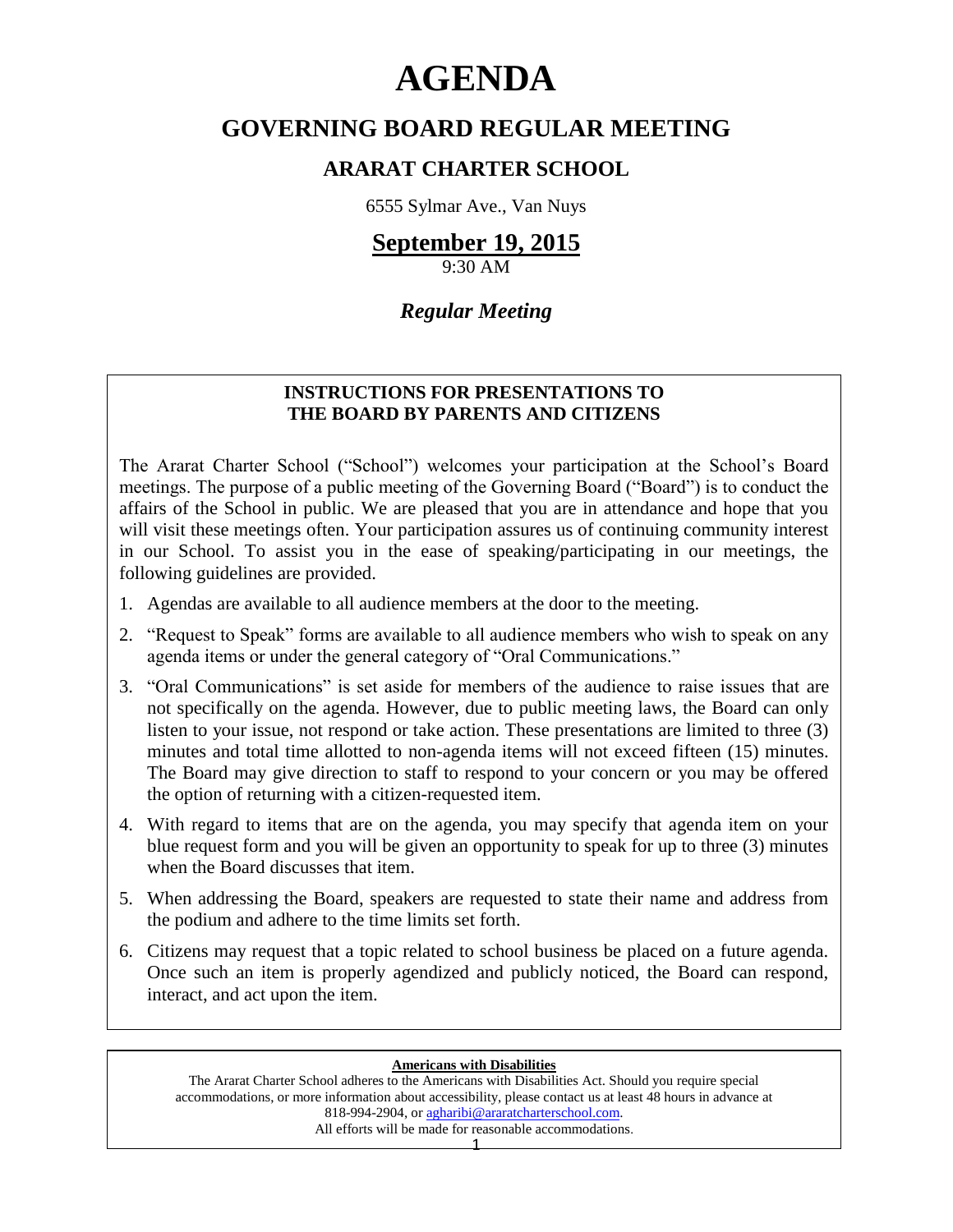#### **I. OPEN SESSION**

#### **A. CALL TO ORDER:**

Meeting was called to order by Board Chair, Berjouhi Koukeyan at \_\_\_\_ am.

#### **B. ROLL CALL**

| Shakeh Avakian       | Present | Absent |
|----------------------|---------|--------|
| Lorena Gonzalez      |         |        |
| John Henderson       |         |        |
| Sylva Karayan        |         |        |
| Berjouhi Koukeyan    |         |        |
| Hermine Mahseredjian |         |        |
| Aret Oz              |         |        |
| Mayra Perez          |         |        |
|                      |         |        |

#### **C. APPROVAL OF MINUTES OF BOARD MEETING OF AUGUST 15, 2015**

Moved by: Seconded by: Vote:

## **II. COMMUNICATIONS**

#### **A. ORAL COMMUNICATIONS:**

*Non-agenda items: no individual presentation shall be for more than three (3) minutes and the total time for this purpose shall not exceed fifteen (15) minutes. Ordinarily, Board members will not respond to presentations and no action can be taken. However, the Board may give direction to staff following a presentation.*

## **B. FOR INFORMATION: CHAIRPERSON'S REPORT**. (Attachment)

#### **1. Appointment of New Board Member Madlena Gonzales**

- **2. Update Regarding the Leasing/Purchasing and Financing a Facility**
- **3. Update on WASC Accreditation**

#### **C. FOR INFORMATION: PRINCIPAL'S REPORT.** (Attachment)

*This is a presentation of information that has occurred since the previous Board meeting. (Per attached report)*

- **1. Update on Calendar of Events**
- **2. Update on School Activities**
- **3. Update on School Programs - CELDT & BINL testing**
- **4. Update on Enrollment**
- **5. Update on Audits, Review, & Mandated Reporting**
- **6. Update on Facilities**

#### **D. FOR INFORMATION: FINANCIAL REPORT**

*This is an update from what has transpired since the last board meeting.*

**1. Budget to Date Update.** Budget to date update and report from Edtec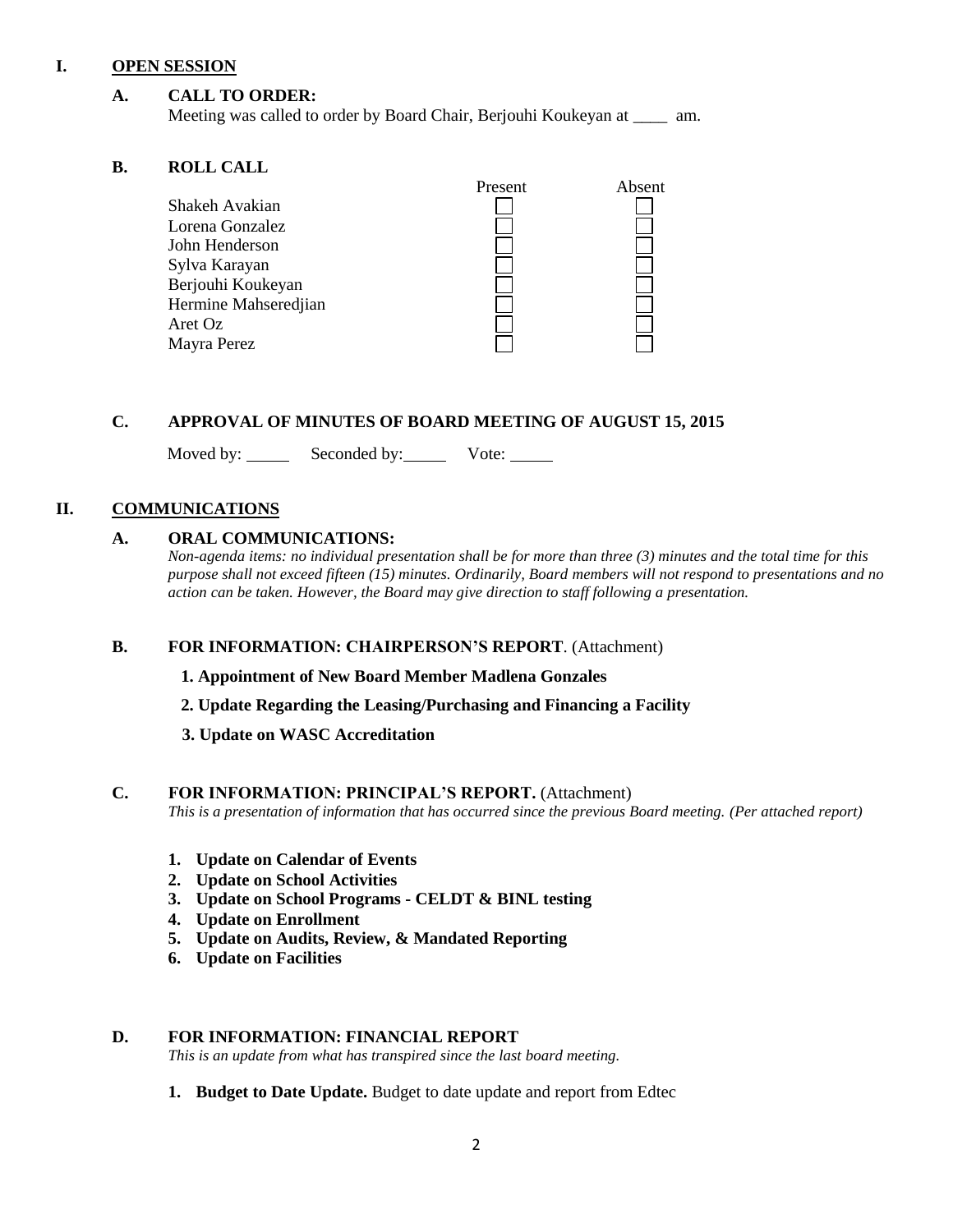#### **III. CONSENT AGENDA ITEMS**

*All matters listed under the consent agenda are considered by the Board to be routine and will be approved/enacted by the Board in one motion in the form listed below. Unless specifically requested by a Board member for further discussion or removed from the agenda, there will be no discussion of these items prior to the Board votes on them. The Principal recommends approval of all consent agenda items.*

#### **Approval of Consent Agenda**

Motion by: Seconded by: Vote:

#### **IV. ACTION ITEMS**

#### **A. Approval is Requested for the Purchase of 15 Two-Way Radios for the Amount of \$4904.84**

#### **Recommend approval** Motion by:

Seconded by: Vote:

#### **B. Approval is Requested for WASC Self-Study Report .**

#### **Recommend approval**

 Motion by: Seconded by: Vote:

## **C. Approval is Requested for Contracting Adam Bruno as a School Counselor Recommend approval**

 Motion by: Seconded by: Vote:

# **D. Approval is requested for Contracting the Aptus Group as Counsultants Recommend approval**

 Motion by: Seconded by: Vote:

## **V. INFORMATION ITEMS**/**POSSIBLE ACTION:**

- **A. Schools share of Co-Location Computer Lab Intrusion Alarm Installation for \$1300**
- **B. Update on Certificated Teacher Salary Payments of 10 Months vs. 12 Months**
- **C. Update on Paychex Software Cost for Tracking Staff Sick Days and Vacation Days Electronically**
- **D. Update on Breakfast in the Classroom at ACS2 (Erwin Campus)**
- **E. Association Update**